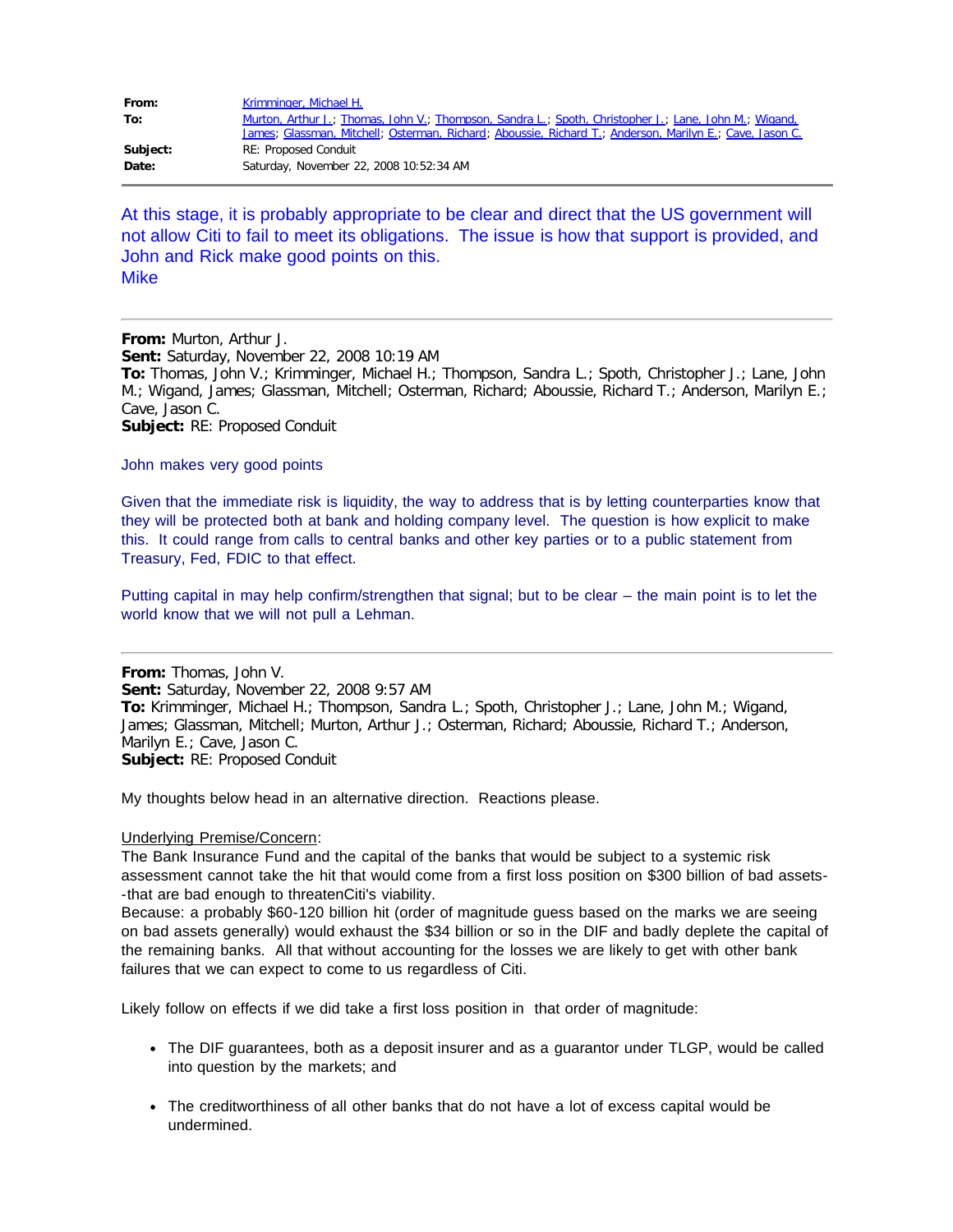Possible Approach(if we need to do more than see what happens on Monday with TLGP and the FRB lending facilities in place):

- 1. TARP puts in capital now (between \$25-60 billion)--with whatever direct oversight or management changes is considered appropriate;
- 2. SEC bans short selling of (financial) stocks through the end of 2009 (yes; I know I am the only person in the world who thinks the shorts are creating self fulfilling prophesies; but I think the economics behind some of the short selling is no more sound than the economics behind \$140 a barrel oil were 2 months ago.)
- 3. FRB provides liquidity in every conceivable way--including non-recourse if there is not enough TARP money put in to make clear that Citi can cover all of its losses.
- 4. If those things are done (or at least 1 and 3, if I remain the lone wolf on 2), then the FDIC guarantees all (bank) creditors. [I am really reluctant to guarantee creditors of the holding company, broker-dealer, or foreign banks. That said, if enough TARP capital comes in we might have to guarantee it all.] This would require a systemic risk determination by FDIC, FRB, and Treasury (after consultation with the President).

Rick/Rick/Marilyn: there is to be an 11:30 conference call. Feel free to join.

1-877-998-1124

Code 8785001#

**From:** Krimminger, Michael H. **Sent:** Sat 11/22/2008 9:22 AM **To:** Thompson, Sandra L.; Spoth, Christopher J.; Lane, John M.; Wigand, James; Thomas, John V.; Glassman, Mitchell; Murton, Arthur J. **Subject:** FW: Proposed Conduit

Here is the Conduit structure.

## Please add thoughts, details, and counter-arguments. Thanks.

**From:** Krimminger, Michael H. **Sent:** Friday, November 21, 2008 12:08 PM **To:** Bair, Sheila C. **Cc:** Villarreal, Jesse O.; Cave, Jason C. **Subject:** Proposed Conduit

Here is the proposed Conduit structure as discussed.

Please let me know if you need anything else.

\_\_\_\_\_\_\_\_\_\_\_\_\_\_\_\_\_\_\_\_\_\_\_\_\_\_\_\_\_\_\_\_\_\_\_\_\_\_\_\_\_\_\_\_\_

Thanks, Mike

<<FDIC Asset Conduit-1.doc>>

## **FDIC Asset Conduit**

**The Issue:** One of the difficulties in the current market is market illiquidity and the volume of impaired and opaque assets on financial institution's balance sheets. The absence of on and off-balance funding for assets has constricted market liquidity and credit availability.